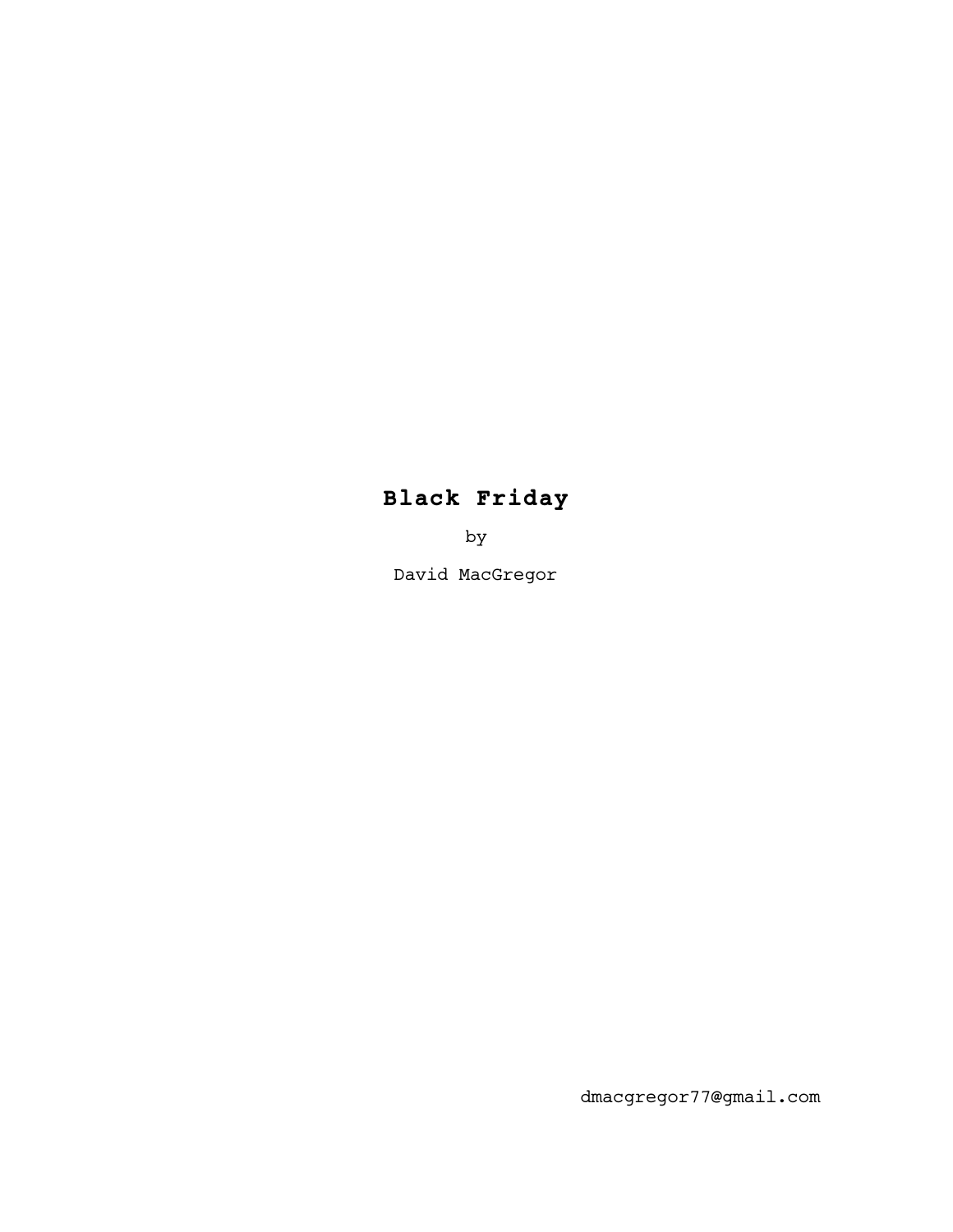## Setting

A diner.

## Time

The day after Thanksgiving, 4 a.m.

## Cast

| MOTHER $-$ A woman in her $40s-50s$ . |  |  |  |
|---------------------------------------|--|--|--|
| DAUGHTER - A woman in her 20s-30s.    |  |  |  |
| WAITRESS - A woman in her 30s-60s.    |  |  |  |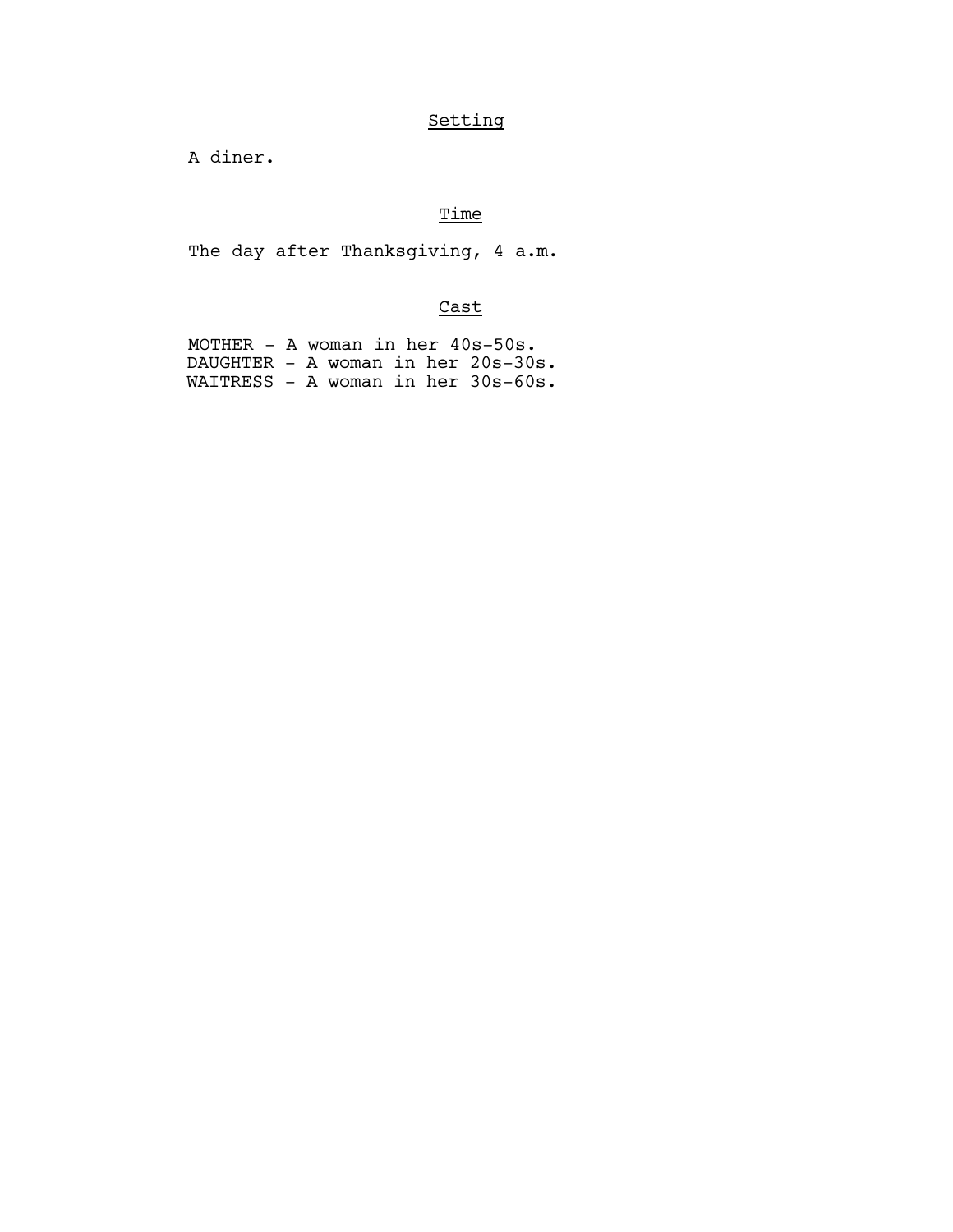*Around an empty table sit four chairs. A sign downstage reads, "Yes, We're Open!" MOTHER and DAUGHTER enter, each carrying a purse and clutching a sheaf of flyers and newspaper ads. They talk like two Marines on a mission as they walk to the table and sit down.*

#### DAUGHTER

...okay, so if we get to Wal-Mart at five, how long do you think we'll be there?

MOTHER

We need to get in and out. Can't afford to get bogged down. Just the fifty-inch plasma and the two blenders.

#### DAUGHTER

Right. Then it's straight to Target for their microwave doorbuster! But that's all the way across town!

#### MOTHER

Then we split up at Wal-Mart, you grab the TV, I get the blenders, then I'll meet you in line.

## DAUGHTER

(pulls out her phone) Let me check alternate routes to Target. We don't want to get stuck in traffic.

#### MOTHER

Good call. Okay, let's check our other flyers.

*The two women get down to research, poring over flyers like they're looking at a newly found book of the Bible. A WAITRESS enters with two cups and a pot of coffee. Glasses hang from a chain around her neck, and she shuffles towards the table like a sleep-walking zombie. She puts the cups down and pours coffee, the women barely noticing her until both cups are filled.*

#### DAUGHTER

Oh, I'm sorry, I didn't want coffee. Could I get...?

*The WAITRESS wanders off and exits. MOTHER bangs her index finger down on an ad.*

MOTHER I've got a reflector telescope, \$79.99. Keep it or lose it?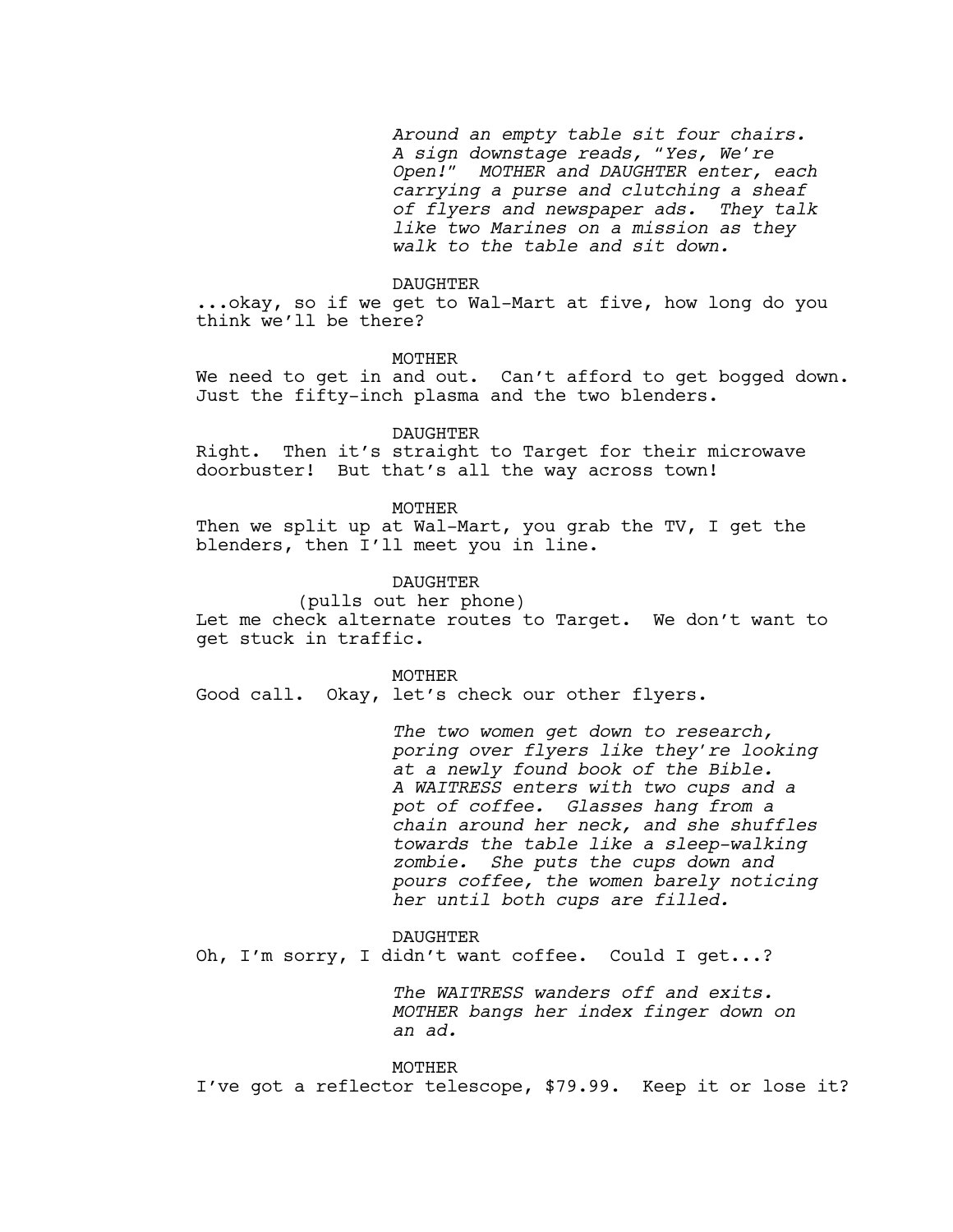*DAUGHTER gets back to business, going over flyers.*

DAUGHTER

Keep it. I've got a quesadilla maker, \$9.99.

MOTHER

Definitely keep. (pages are turned) 10-foot kayak, 0% financing, buy two, get one free.

DAUGHTER

That's a maybe. (pages are turned) Metal detector, in-store only, \$79.99--

MOTHER Oh my God, look at this! It's a camouflage recliner!

DAUGHTER

Let me see!

*MOTHER turns the flyer towards her.*

DAUGHTER

Regularly \$599, but only \$299 on Black Friday before six a.m. at Cabela's! Oh my God, do you think we can get there?

> *The WAITRESS returns and flips two menus on the table.*

WAITRESS

You gals ready to order?

*MOTHER and DAUGHTER pick up the menus.*

MOTHER

We're going to need a minute.

*The WAITRESS slumps into one of the chairs as MOTHER and DAUGHTER look at the menus. With her chin resting on her hand, the WAITRESS is instantly asleep.*

DAUGHTER

Okay, I'll just have the Denver omelet with some hash browns and...oh my God, is she sleeping?

MOTHER Miss? Ma'am? Hello?

> *MOTHER touches the WAITRESS's elbow and she jolts awake.*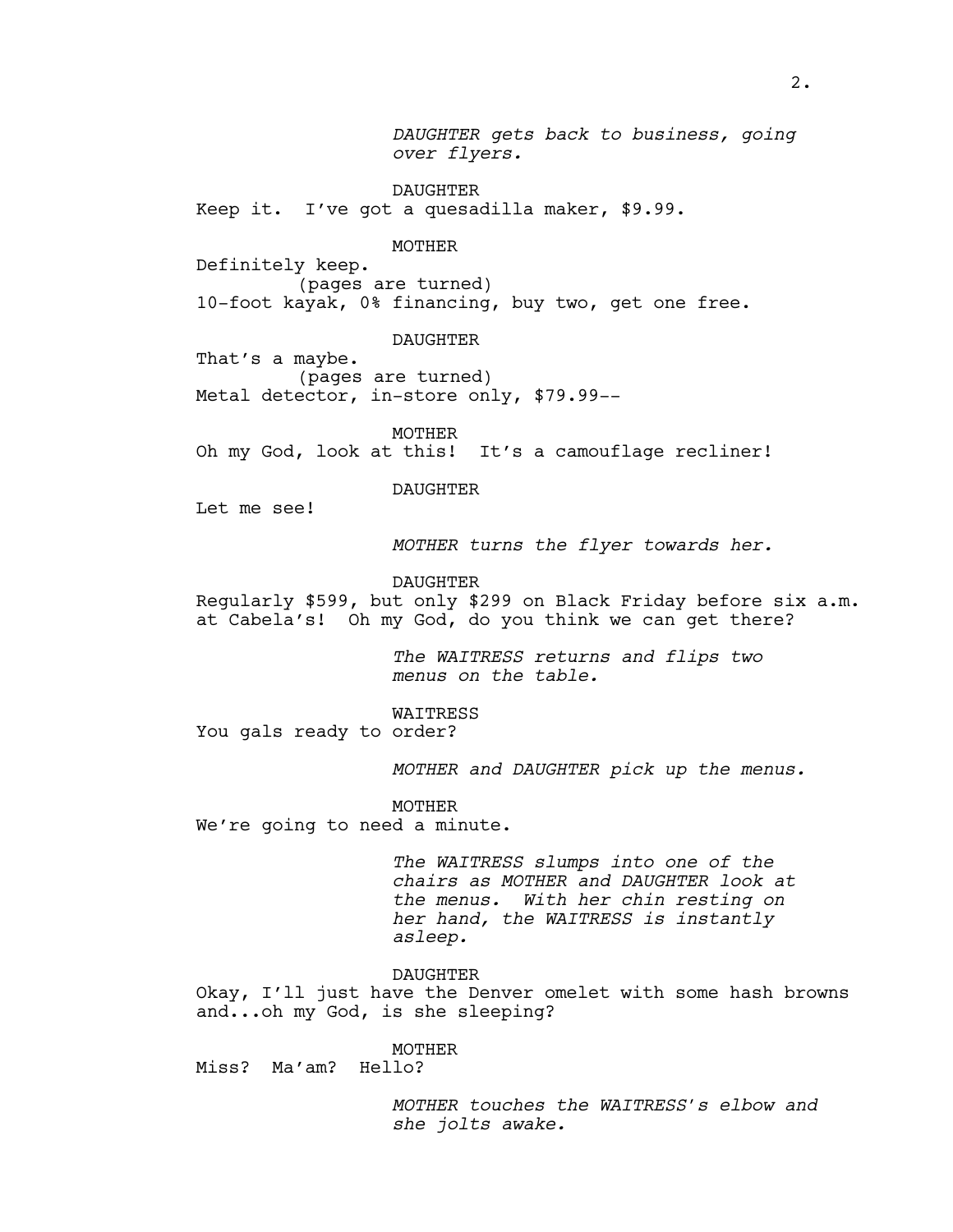WAITRESS There's no oysters in the goddamned stuffing! (she puts her glasses on to look at MOTHER) You're not Uncle Bob.

#### MOTHER

No.

## WAITRESS

Every year it's the same thing with him. Seventeen people, none of them likes oyster stuffing, but he always asks for oyster stuffing. Well, he'll be dead soon...that'll solve that problem.

(noticing the flyers) You ladies out for some Black Friday shopping?

#### MOTHER

It's our little mother-daughter tradition! We like to have some breakfast and map out our plan of attack before we hit the stores.

(showing the recliner ad)

Look at this! A camouflage recliner for only \$299!

#### WAITRESS

Where?

#### MOTHER

Here. This one.

WAITRESS

I don't see anything.

MOTHER The picture that my finger is on.

> *The WAITRESS gets the sleep-deprived giggles.*

### MOTHER

What?

#### WAITRESS

That's my little joke. Get it? I can't see the camouflaged recliner because it's camouflaged! Oh God. You know, I see these guys in the grocery store sometimes, standing in the cereal aisle wearing their camo jackets and hats and whatnot. What are they thinking? They're blending in with the cornflakes and Cheerios? Anyway, how was breakfast?

DAUGHTER We haven't actually ordered any food yet.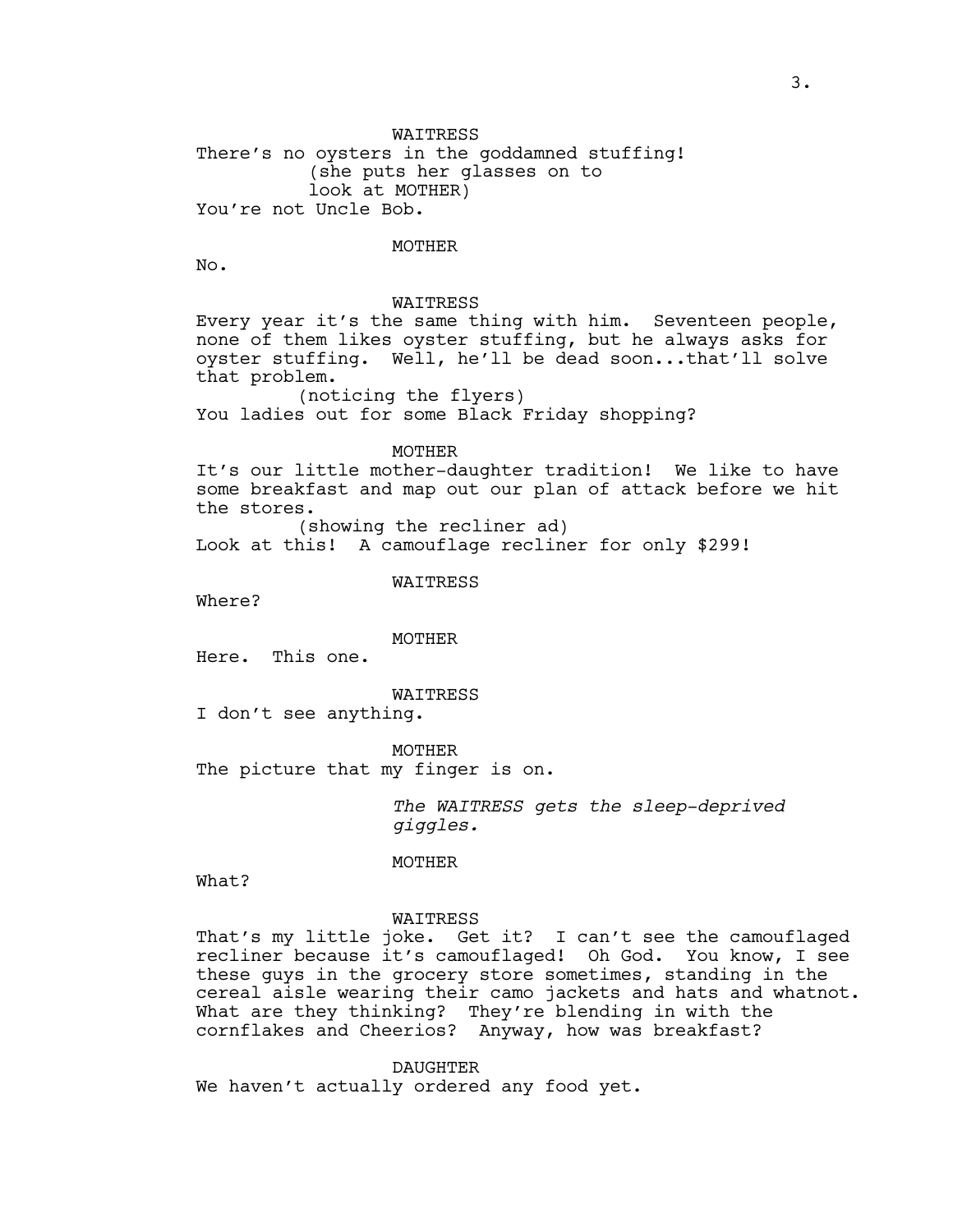WAITRESS

Oh. Are you ready for your check? Just the coffees?

MOTHER

No, we did want to order food--

DAUGHTER

And I didn't want coffee!

#### WAITRESS

Thank God for that.

*The WAITRESS pulls the cup of coffee towards her and starts loading it with cream and sugar. She glances at a flyer.*

WAITRESS Karaoke machine, \$49.99. That's a bargain.

#### MOTHER

You think so?

## WAITRESS

Sure. Nothing says "I love you" on Christmas more than a pile of cheap crap built by suicidal Chinamen. (looking at another flyer)

Jumper cables...\$2.99. How the hell can you make jumper cables for \$2.99? There's definitely something wrong there, although everybody needs jumper cables...well, except my Aunt Agnes. She doesn't drive. No jumper cables for her, which is too bad, because that's a helluva deal.

> *The WAITRESS can't contain a massive yawn.*

MOTHER

You seem a little tired.

### WAITRESS

Me? No. Nope. Not at all. Let's see, I was up yesterday, Thanksgiving morning at six to get the whole food thing going...you know, potatoes, stuffing, yams, turkey, the whole shot. Fed everybody, seventeen people, including goddamned Uncle Bob and his oyster fetish, then I was up until two in the morning cleaning and doing dishes. So, I got...fortyseven minutes of sleep before I had to get here for my Black Friday shift at four a.m. So, I am golden. Not just plain golden, I am honey pie golden.

(sips her coffee and laughs at

a memory, then stands up)

Hey, you know what I used do when I was a kid? You gals will enjoy this. We had three dogs, and they're dogs, right? So, most of the time, they're sleeping or licking themselves. (MORE)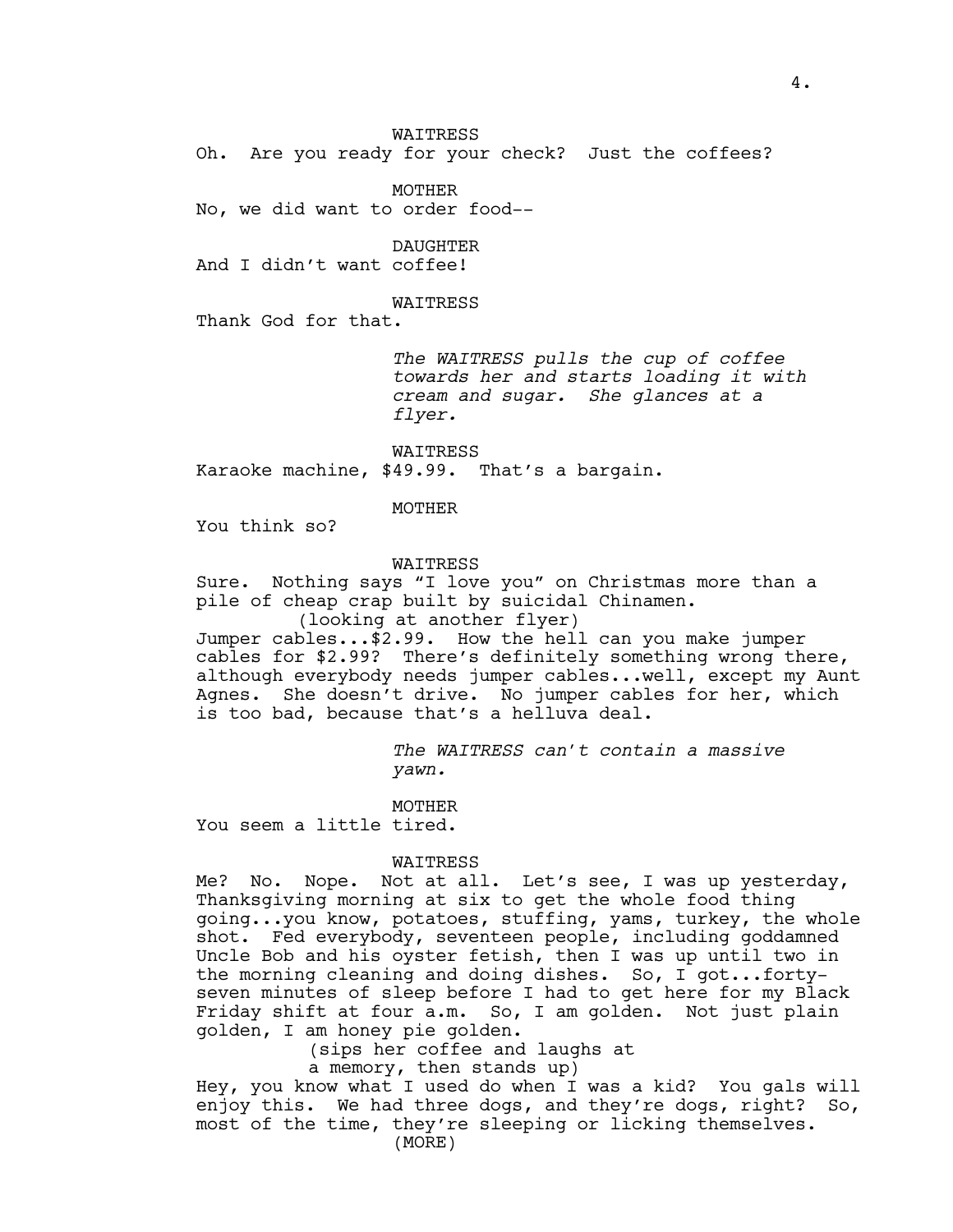Well, I'm, I don't know, five...six years old, it's a cold day, rainy day, whatever, and I'm bored, so what I would do is, I would start running up and down the hall screaming at the top of my lungs... WAITRESS (cont'd)

> (she demonstrates, running back and forth screaming and waving her hands in the air)

...and the dogs, we had three cairn terriers, they would go nuts. They would be running up and down the hall barking their fool heads off because pretty clearly, something incredible and exciting was happening. Only there wasn't anything incredible and exciting happening. Just a dopey, bored five-year-old running up and down the hall screaming.

> *The WAITRESS sits back down and sips her coffee.*

#### DAUGHTER

Good story.

#### WAITRESS

Yeah. I bring it up because... (holds up some flyers)

...you see these flyers? These flyers are a dopey, screaming five-year-old. And all the early morning shoppers out there? They're the goofy terriers thinking something exciting is going on.

#### DAUGHTER

That's actually incredibly insulting.

#### WAITRESS

The truth is like that sometimes. I mean, why can't the stores open at ten? Same prices, same deals, same everything. Why don't they do that? Because they've got to get the terri--the shoppers all riled up for no good reason, that's why.

MOTHER We are customers...you know that, right?

WAITRESS

What's your point?

MOTHER

That we kind of expect to be treated like customers.

## WAITRESS

Oh, I get you! Sure. You want the whole, "the customer is always right" thing. Well, federal law clearly states that only kicks in after eight in the morning. You show up at four a.m., you get what you get.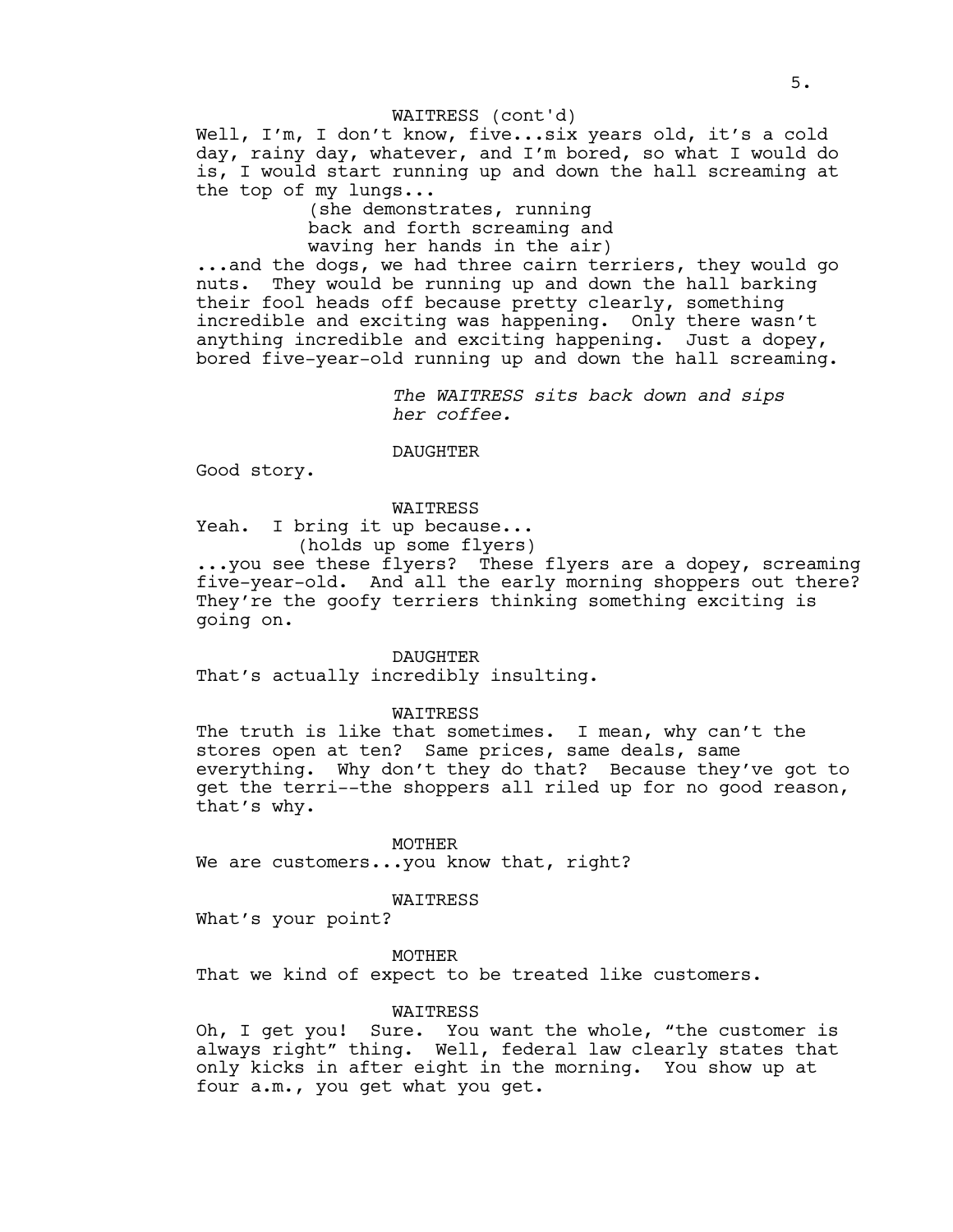That's not a federal law!

WAITRESS

It should be. And if those ass clowns in Washington ever did anything worthwhile, it would be. (laughs to herself) Ass clowns. That's fun to say. Have you ever said "ass

clowns?" You should try it. It's fun.

MOTHER

I get the feeling you don't want us here.

WAITRESS That's a good feeling. Run with that.

DAUGHTER

Seriously? The restaurant is open, we're your only customers, and you don't want us to be here?

WAITRESS

And why are you here?

**MOTHER** 

Because it's Black Friday! Stores open incredibly early with incredible deals. People line up! They camp out! It's a tradition!

DAUGHTER

An American tradition!

**WATTRESS** 

It's four o'clock in the goddamned morning! You know what the tradition is at that time? Sleeping! I should be sleeping! You should be sleeping! Everybody should be sleeping. You want to know where my boss is right now? Sleeping! And the bosses of Target and Wal-Mart, where are they? They're sleeping! They're sleeping because it's four o'clock in the goddamned morning!

(she sips the coffee and flips

open one of the menus)

So, do you think it's called a Denver omelet because it was invented in Denver, or was it named for Bob Denver? Remember that actor guy? *Gilligan's Island*? Maybe he was like some kind of omelet guru or something, like that was his hidden talent only people didn't know it because it was hidden. Did you know that Ho Chi Minh was a kick-ass pastry chef? True story.

> DAUGHTER (to MOTHER)

Who's Ho Chi Minh?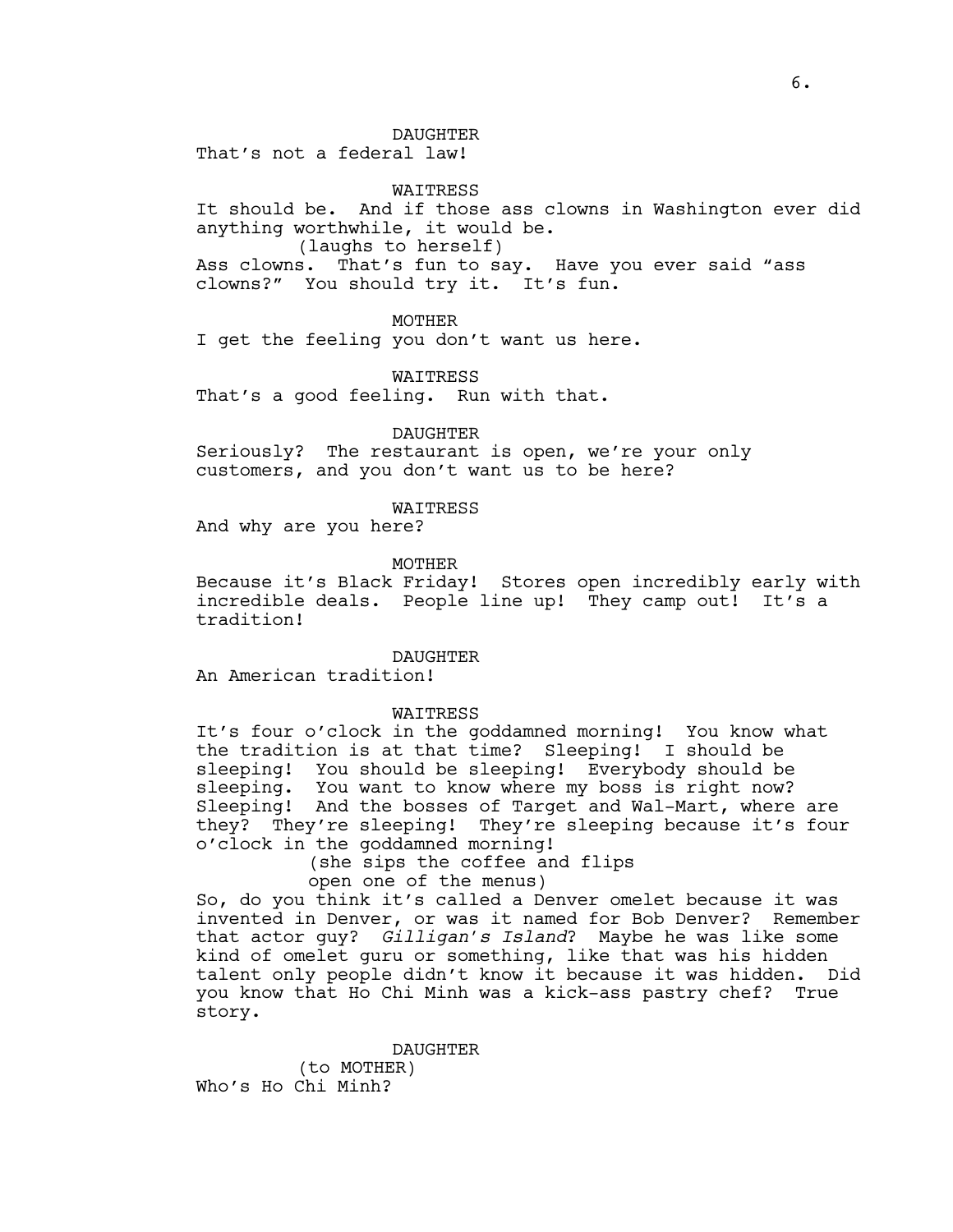MOTHER

I'll explain later, honey.

WAITRESS You know what it's like? (holding up some flyers) All this? It's like we're human anacondas.

## MOTHER

I'm sorry?

#### WAITRESS

Anacondas. You know, those big-ass snakes in South America? That's us on Black Friday. Just unhinging our jaws and wallets and stuffing ourselves with anything and everything. Karaoke machines, camouflage recliners, capybaras...and why are we shoveling all that crap down our throats? So some asshole CEO can build another basketball court on his yacht. (sips her coffee)

You know who should have yachts? Plumbers. They should have yachts because they actually do something worthwhile. Them and kindergarten teachers.

DAUGHTER

I'm a kindergarten teacher!

#### WAITRESS

Are you really? Well, God bless you. Thank you for your service to this country. (to MOTHER)

You're not a plumber, are you?

MOTHER

No. I'm an editor for a publishing company.

#### WAITRESS

Well, God bless you too... keeping those words spelled right and everything. I mean, don't get me wrong. I love you gals. I do. You seem incredibly nice and sweet. I just wish you were here five hours from now.

#### MOTHER

Well, maybe we should do that, just stop by later.

#### WAITRESS

No, no, no! I am up and you are here. Two Bob Denver omelets, right? Now, what kind of meat? I say sausage. You know why? Because I watch TV sometimes and you see the most sad, horrible, disgusting things, but then, just when I think I can't take it anymore, I remember that we're the species that invented sausage. Were you ladies aware of that?

MOTHER

That would have been my guess.